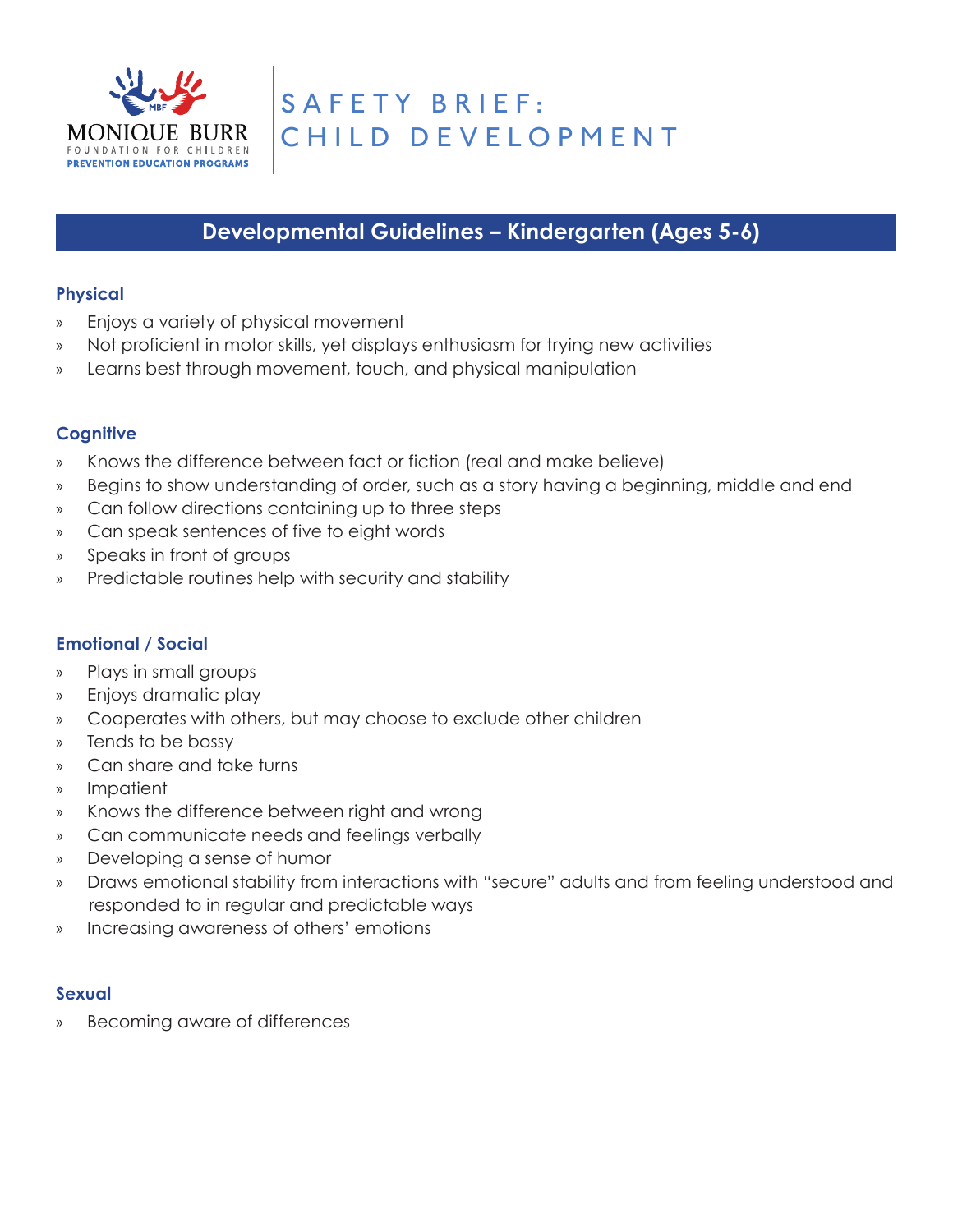

# **Developmental Guidelines – 1st Grade (Ages 6-7)**

## **Physical**

- » Enjoys a variety of physical movement
- » Not proficient in motor skills, yet displays enthusiasm for trying new activities and sports
- » Learns best through movement, touch, and physical manipulation

## **Cognitive**

- » Interested in the difference between truth and lies
- » Predictable routines help with security and stability
- » Enjoys figuring out how things work
- » Responds well to encouragement and praise
- » Needs to know mistakes are appropriate and acceptable at this age and encourage learning

# **Emotional / Social**

- » Developing self-esteem is a central task; requires attentive and accepting adults
- » Confident; expresses delight in showing talents
- » Displays an increasing awareness of his/her own feelings
- » Beginning to develop self-control
- » Enjoys sharing toys and snacks with friends, although conflicts may remain quite frequent
- » Draws emotional stability from interactions with "secure" adults and from feeling understood and responded to in regular and predictable ways
- » Susceptible to peer influence due to identifying more with friends and seeking to please friends
- » Increasing awareness of others' emotions
- » Can label others' feelings (e.g., happy, sad, and angry) and begin to identify reasons for others' feelings (e.g., says, "he's feeling sad because...")
- » May start to gravitate toward playing with children of her/his own gender

- » Often developing modesty related to their bodies
- » Aware of gender (own and differences)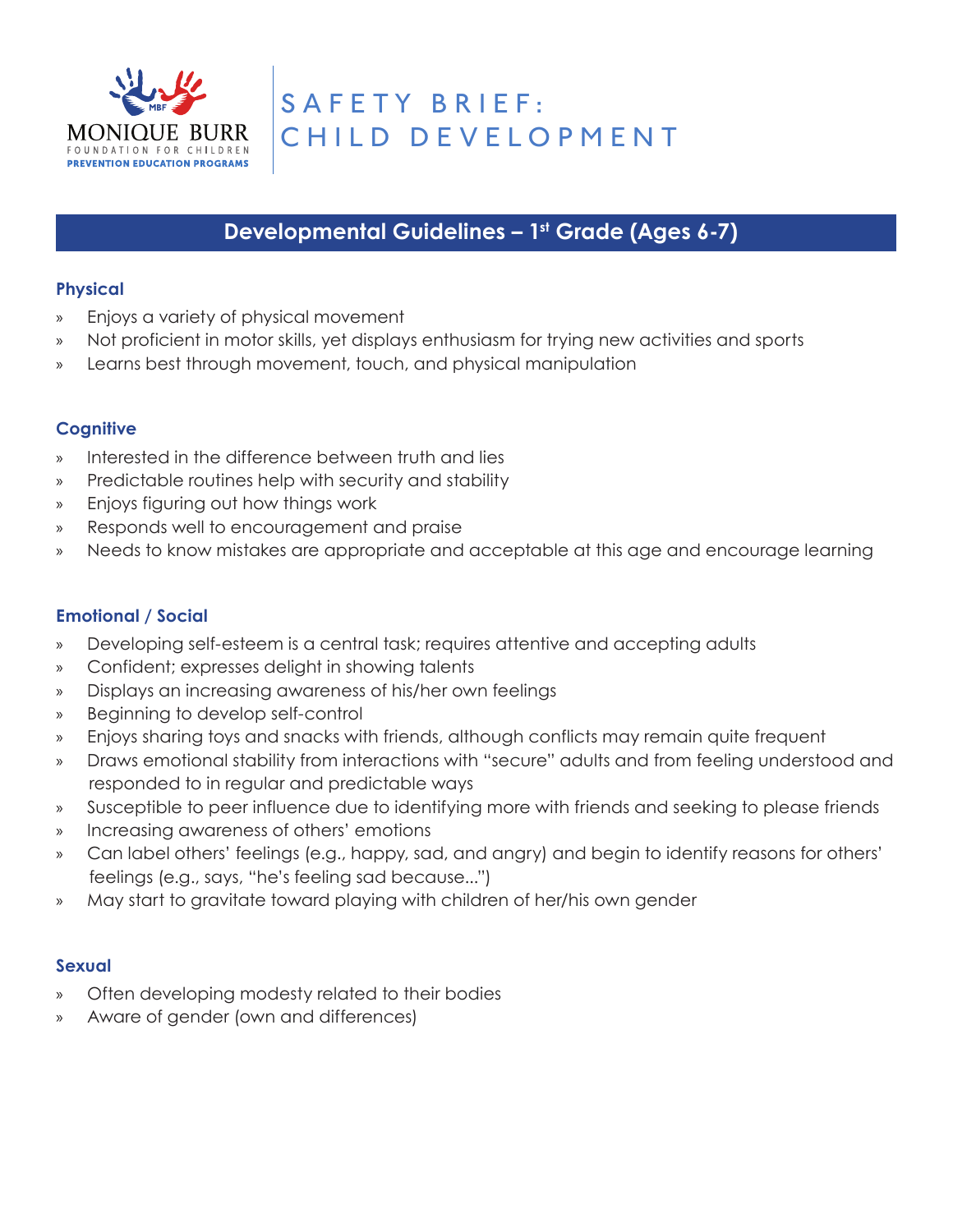

# **Developmental Guidelines – 2nd Grade (Ages 7-8)**

## **Physical**

» Improving motor skills and coordination enables increased participation in games and sports

## **Cognitive**

- » May try to solve problems on own before asking an adult for help
- » Uses creative strategies when problem solving
- » Improving comprehension including following directions
- » Can be self-critical at this stage; may shy away or disengage from activities because of feelings of inadequacy
- » Developing language skills at a fast pace including understanding new words in context
- » Thinking in more abstract ways
- » Benefits from asking questions and summarizing information with adults

#### **Emotional / Social**

- » Enjoys planning activities
- » Appreciates structure of day-to-day schedules and repetition and routine
- » Considers friends important and is likely to have a group of friends based on environment, such as classroom or a shared sports team
- » May begin noticing impact behavior has on other people
- » Gaining increase in awareness of others' emotions
- » Family is an important part of identity; likely to relate stories and experiences by comparing it to own home environment
- » Increasingly understanding emotions; practicing strategies to cope with uneasy emotions
- » Growing independence; working to solve social problems through negotiation
- » Improving conversation skills; both listening and exchange are becoming more natural
- » Seeks to please important adults, such as parents and teachers
- » May mimic others' behaviors
- » May start to ask about or use technology independently from parents or caregivers including both cell phones and internet

#### **Sexual**

» Continued increase in different gender roles and activities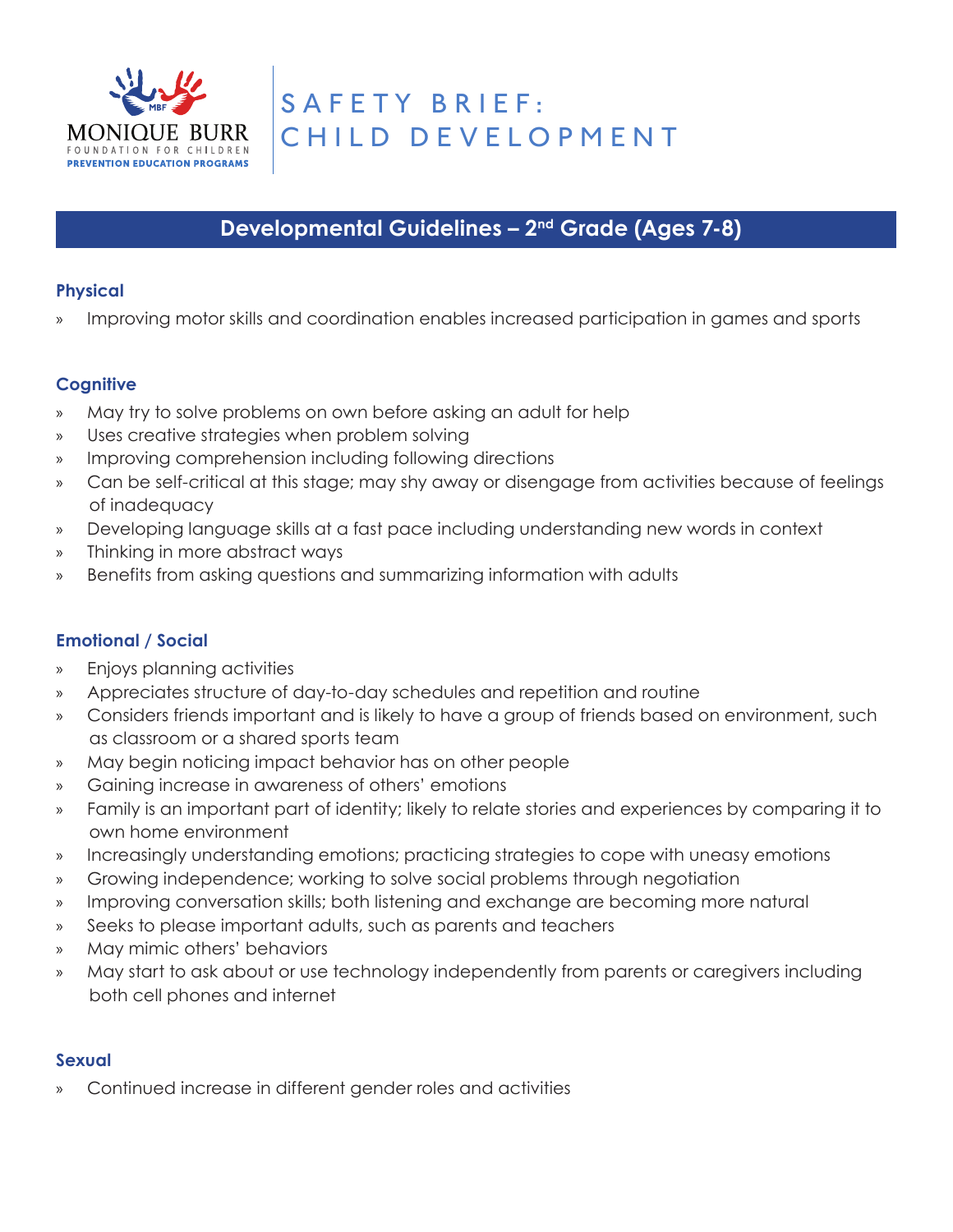

# **Developmental Guidelines – 3rd Grade (Ages 8-9)**

# **Physical**

Improving motor skills and coordination enables increased participation in games and sports

# **Cognitive**

» Creates engaging and detailed stories, as well as reports that are increasingly persuasive, informative, and entertaining

# **Emotional / Social**

- » Developing a subjective psychological concept of self
- » Developing increased self-esteem and self-image compared against other people's expectations
- » Values friends greatly; makes them an increasingly important part of life
- » Beginning to understand the concept of masking emotions; can vary coping strategies to deal with challenging situations
- » Very attached to home although increasing separation from parents is considered healthy
- » Imitates both good and bad adult behavior
- » Communicates well with others without assistance; able to communicate needs, wants, and emotions in healthy ways
- » Gaining knowledge of social customs and emotions that are appropriate to express
- » Recognizes the views of others in classroom interactions, good partner in play, shares ideas, understands others' points of view, and can work cooperatively toward a shared goal
- » Participates in games with more abstract rules; enjoys making up fantasy games and situations
- » Notices the impact of personal behavior on others and may modify behavior as a result; realizes that others have a similar awareness
- » Becoming increasingly skilled at settling conflicts with peers and considers various perspectives when resolving differences
- » Able to remain friends after a conflict and continue to work together
- » Generally compliant as is still accustomed to adult-directed play and rule setting
- » Develops friendships related to activities and proximity, (i.e., the children in his/her classroom, neighborhood, at church or daycare, on a team or in a dance class)
- » Increasing time away from home for social events and sleepovers, but happy to return home
- » Wants structured, time-limited activities
- » May blame someone else when something goes wrong
- » Desires adult guidance and communication about what is right and wrong

# **Sexual**

» Tends to be inclusive in play and generally kind and helpful to peers of both genders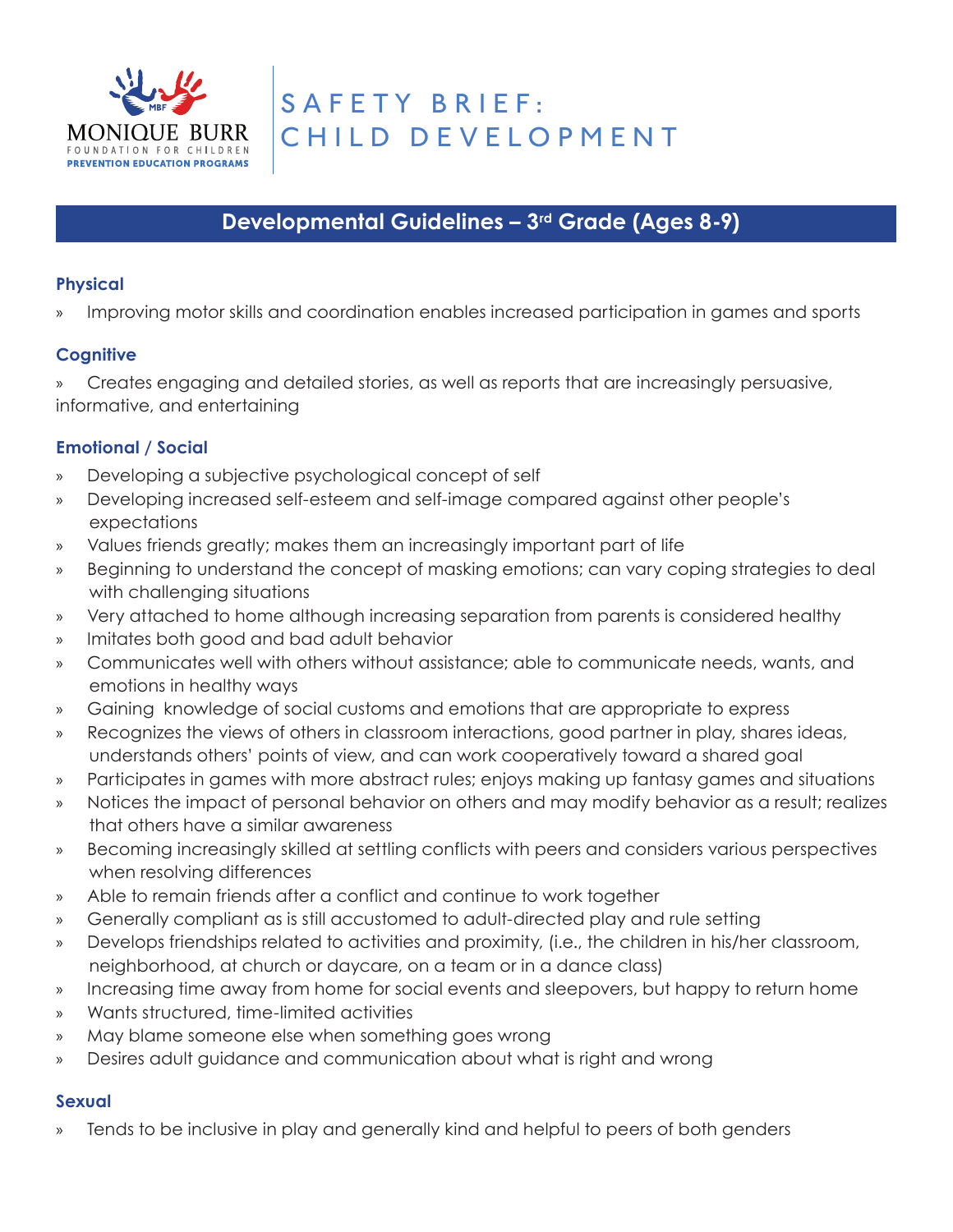

# **Developmental Guidelines - 4<sup>th</sup> Grade (Ages 9-10)**

# **Physical**

» Enjoys physical activity as strength and motor skills improve and may frequently exercise

# **Cognitive**

- » Creates engaging and detailed stories, as well as reports that are increasingly persuasive, informative, and entertaining
- » Has developed a stronger sense of justice and right or wrong choices
- » Can complete tasks which require more time, his/her work is approached with more determination showing a high quality of work
- » Will pay attention for longer periods of time in group settings, even when activities are less stimulating and require more listening than participation
- » Asks questions which are complex and relevant to the topic being discussed, often displaying deeper analytical thinking

# **Emotional / Social**

- » Wants to be like his/her group of friends; will make choices to help fit in with his or her peer group (clothes, style, language)
- » Becomes more responsible and looks forward to challenging tasks
- » Has exclusive friendships and works hard to create stability and loyalty with one another (this often includes having a "best friend" and missing that person when they are not around)
- » Appreciates being treated in a respectful adult manner when approached by adults
- » Thinks critically about adults' choices; verbalizes disagreement if the relationship is comfortable
- » Responds well to deserved praise and wants to have individual recognition
- » Able to take turns in conversation
- » Beginning to show emotions more boldly as they gain confidence and self-identity
- » Describes their identity with behaviors and personal choices ("I am great at sports")
- » Examines different situations with more than one perspective

- » Boys generally have same-sex friendships; may have a few best friends and casual acquaintances based on mutual interests
- » Boys are seldom interested in girls, except to tease them or scare them; some will have a "girlfriend" but tend to be very casual about it
- » Girls have same-sex friendships, and may be more possessive of their friends; enjoy shared secrets with friends, and care deeply about best friends
- » Girls are not consumed by romantic interest in the opposite sex; most show little interest in boys, though some will begin to have crushes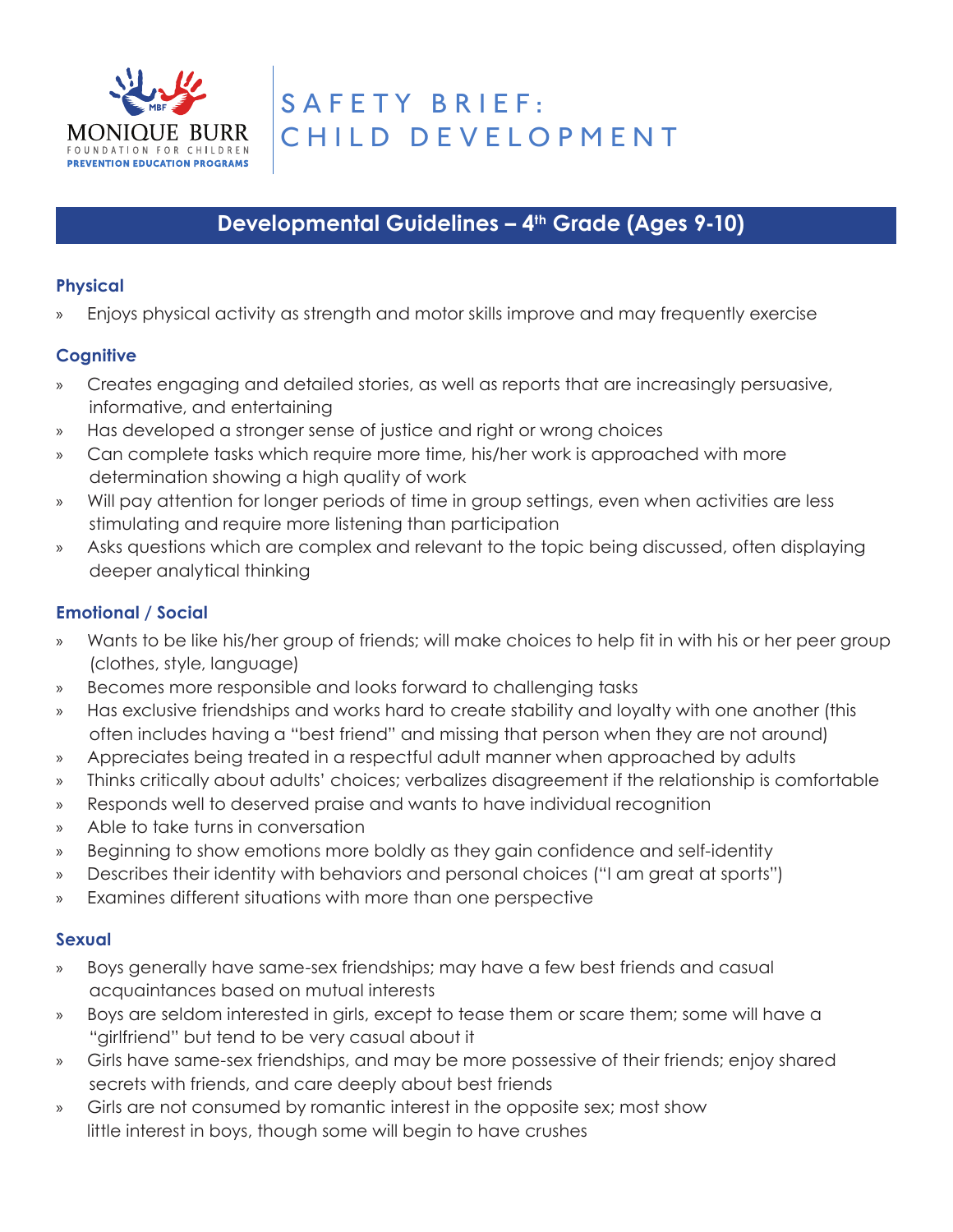

# Developmental Guidelines - 5<sup>th</sup> Grade (Ages 10-11)

## **Physical**

- » Enjoys physical activity as strength and motor skills improve and may frequently exercise
- » Develop hand-eye coordination quickly
- » May complain of growing pains/muscle cramps

# **Cognitive**

- » Capable of considering multiple possibilities in order to solve problems
- » Can reason out the consequences of an action and generate hypotheses
- » Seek help with academics when needed, and exhibit self-control, accept feedback, assume responsibility, show quality in work, observe school rules, can work independently, follow directions, use time wisely, have cooperative attitudes, and generally like school

# **Emotional / Social**

- » Highly attuned to the peer group and recognize their place in it
- » Views acceptance by peer group as critical
- » May commonly request sleepovers
- » Plays well in groups or team sports
- » Possesses the ability to sense the emotions of others and to read facial expressions and body language
- » Quickly changing emotions
- » Often enjoys reading or being read to and enjoys adventures, mysteries, and biographies of famous people
- » Generally compliant to parents and other authority figures
- » May begin using social media

- » Boys may have a few best friends and casual acquaintances based on mutual interests, such as membership in a club or sports team
- » Seldom interested in girls, except to tease them or scare them; some boys will have a "girlfriend" but tend to be very casual about it
- » Shows few signs of puberty and are far less concerned about physical maturity than girls
- » Girls have mostly same-sex friendships; becomes more possessive of their friends, enjoy shared secrets with friends, and care deeply about best friends
- » Girls are not consumed by romantic interest in the opposite sex; most girls show little interest in boys, though some will begin to have crushes
- » Beginning to show physical signs and an awareness of approaching puberty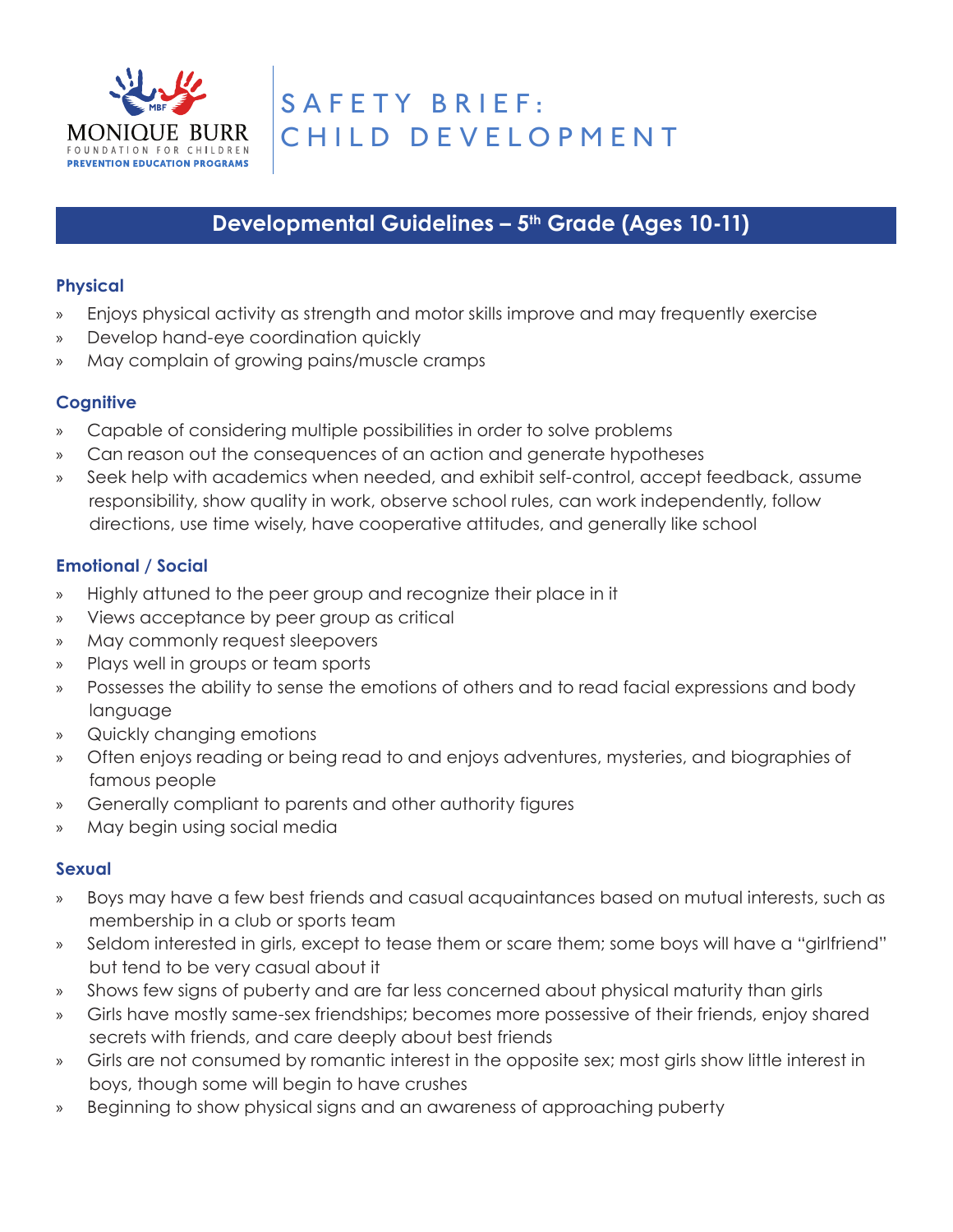

# **Developmental Guidelines - 6<sup>th</sup> Grade (Ages 11-12)**

## **Physical**

- » Enjoys physical activity and sports
- » Rapid growth may cause clumsiness and awkwardness

# **Cognitive**

- » Thoughts focus on the present more so than the future
- » Can see the world from different perspectives
- » Begins to think more abstractly
- » Idealistic
- » Needs learning activities that are active, hands-on, and better if related to the real world or personal experiences
- » Shows interest in such things as current events, politics, and social justice
- » Selects role models
- » Shows concern for rules and standards of behavior
- » Has a sense of fairness, especially as it relates to themselves
- » May question parents' religious and/or political beliefs and values
- » Demonstrates off-color humor and silliness

# **Emotional / Social**

- » Moody, easily frustrated
- » Demonstrates emotional extremes
- » Can express feelings verbally
- » Egocentric
- » Seeks to belong
- » Forms cliques
- » Shows less overt affection toward parents
- » Experiments with behavior, roles, appearance, and self image
- » Sees themselves as unique
- » Sees parents as an interference with independence
- » Has difficulty making decisions

- » Curious about opposite sex, usually demonstrated by girls before boys
- » Sees friendships with both boys and girls as important
- » Shows signs of puberty, including the onset of menarche for girls
- » Boys may begin to grow facial hair and experience a change in their voices cracking and deepening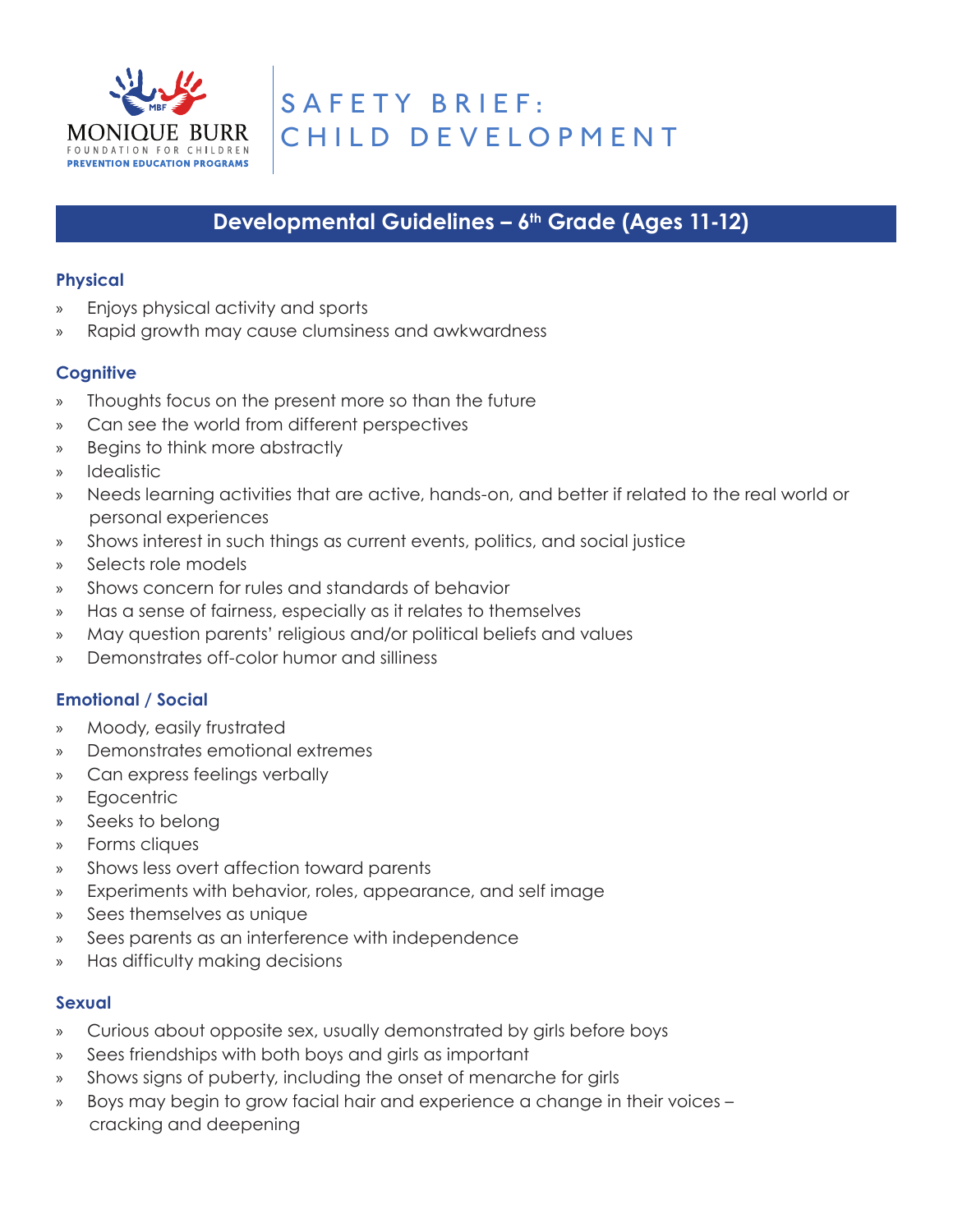

# **Developmental Guidelines – 7th Grade (Ages 12-13)**

## **Physical**

- » Enjoys physical activity and sports
- » Rapid growth may cause clumsiness and awkwardness
- » Has high energy levels, but needs a lot of rest
- » Increasing need for personal hygiene

# **Cognitive**

- » Increasing ability to think abstractly
- Lack of understanding of cause and effect; don't think about the consequences of their actions beforehand
- » Uses speech for self-expression
- » Idealistic
- » Focuses thoughts more on present than future
- » Likes to challenge answers; don't take things at face value
- » May show emerging ability in a particular skill or content area
- » Selects role models & develops ideals
- » Metacognitive skills improving

#### **Emotional / Social**

- » Moody, easily frustrated
- » Desires more privacy
- » Demonstrates emotional extremes
- » Increasing concerns for body image
- » Expresses less affection for parents
- » Struggles with sense of self-identity
- » Has difficulty making decisions
- » Struggles with peer pressure
- » Sees themselves as unique; think no one will relate to them or understand what they are going through
- » Constantly feeling judged by their peers
- » Has a better understanding of what to say in different situations
- » Develops a sense of pride
- » Friendships with both sexes become increasingly important

- » Onset of menarche for many girls
- » Becomes interested in "dating" due to the need for assurance and acceptance
- » Boys develop changes to their voices; deepening and cracking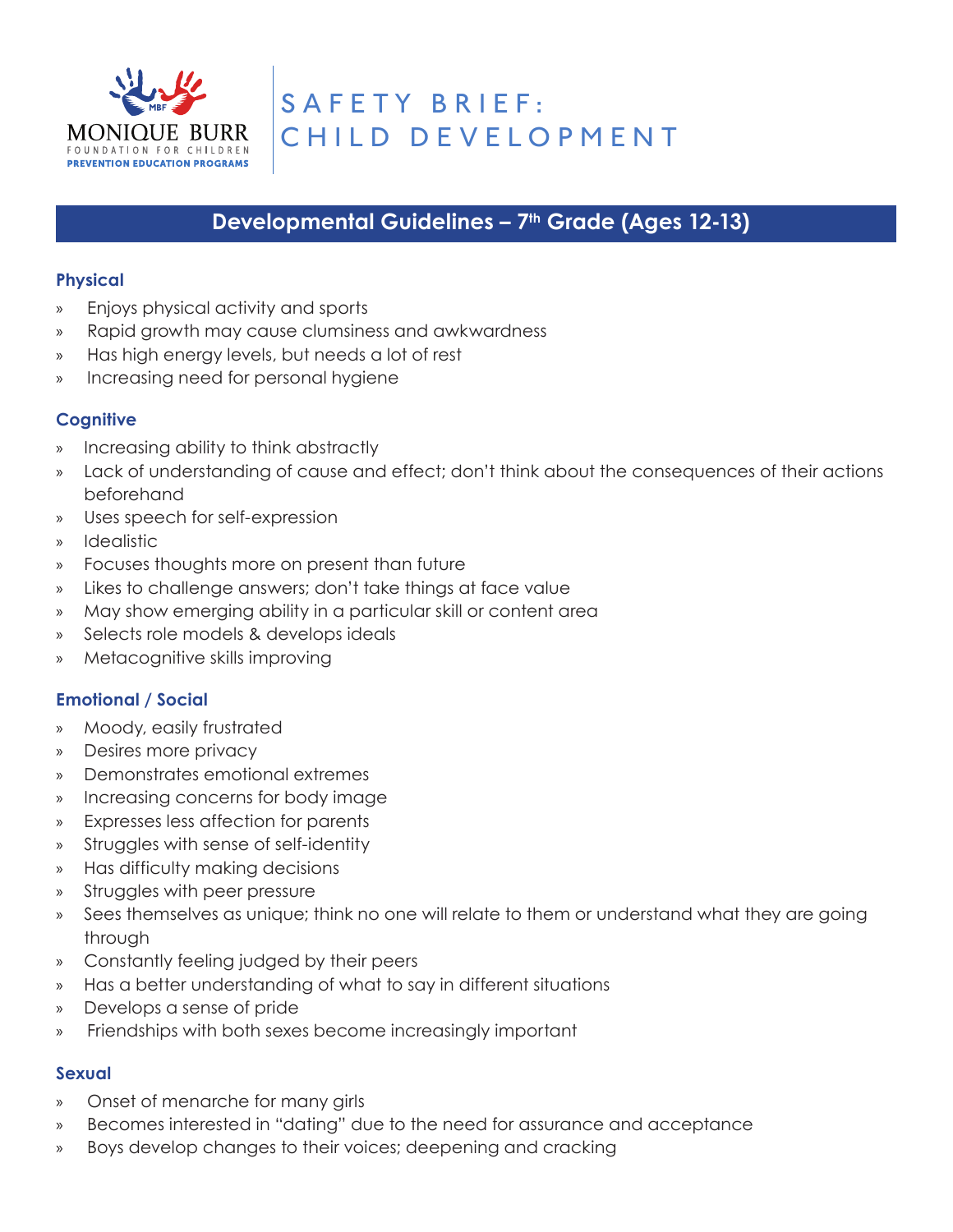

# **Developmental Guidelines – 8th Grade (Ages 13-14)**

### **Physical**

- » Has high energy levels and needs more physical exercise; eats more throughout the day
- Boys growth spurt continues, upper body strength begins to develop
- » Girls almost fully developed

# **Cognitive**

- » Abstract thinking and formal operations developing
- » Developing self-concept
- » Hormonal & physical demands of puberty slow down intellectual growth
- » Longer attention spans
- » Learns better by being actively involved with ideas connected to their personal lives
- » Increasing risk-taking behaviors and impulsivity
- » Begins analyzing behavior
- » Memorizes information quickly
- » Starts to use flexible thinking
- » Develops a set of values

# **Emotional / Social**

- » High self-consciousness
- » Struggles with sense of identity
- » Overly concerned with physical attractiveness
- » Struggles with peer pressure
- » Adult personalities developing
- » Likes to do as much as possible; having a lot of activities and events to attend makes them feel accomplished
- » Close friendships are important; tend to value close friends over crowds
- » Test rules & limits; push boundaries
- » Sees themselves as unique; think no one will relate to them or understand what they are going through
- » Peer group influences much of their behavior
- » Desires to try new things
- » Increasing desire for independence
- » Sensitive to others' criticisms

- » Sexual experimentation begins
- » Girls and boys will start to flirt
- » Girls almost fully developed sexually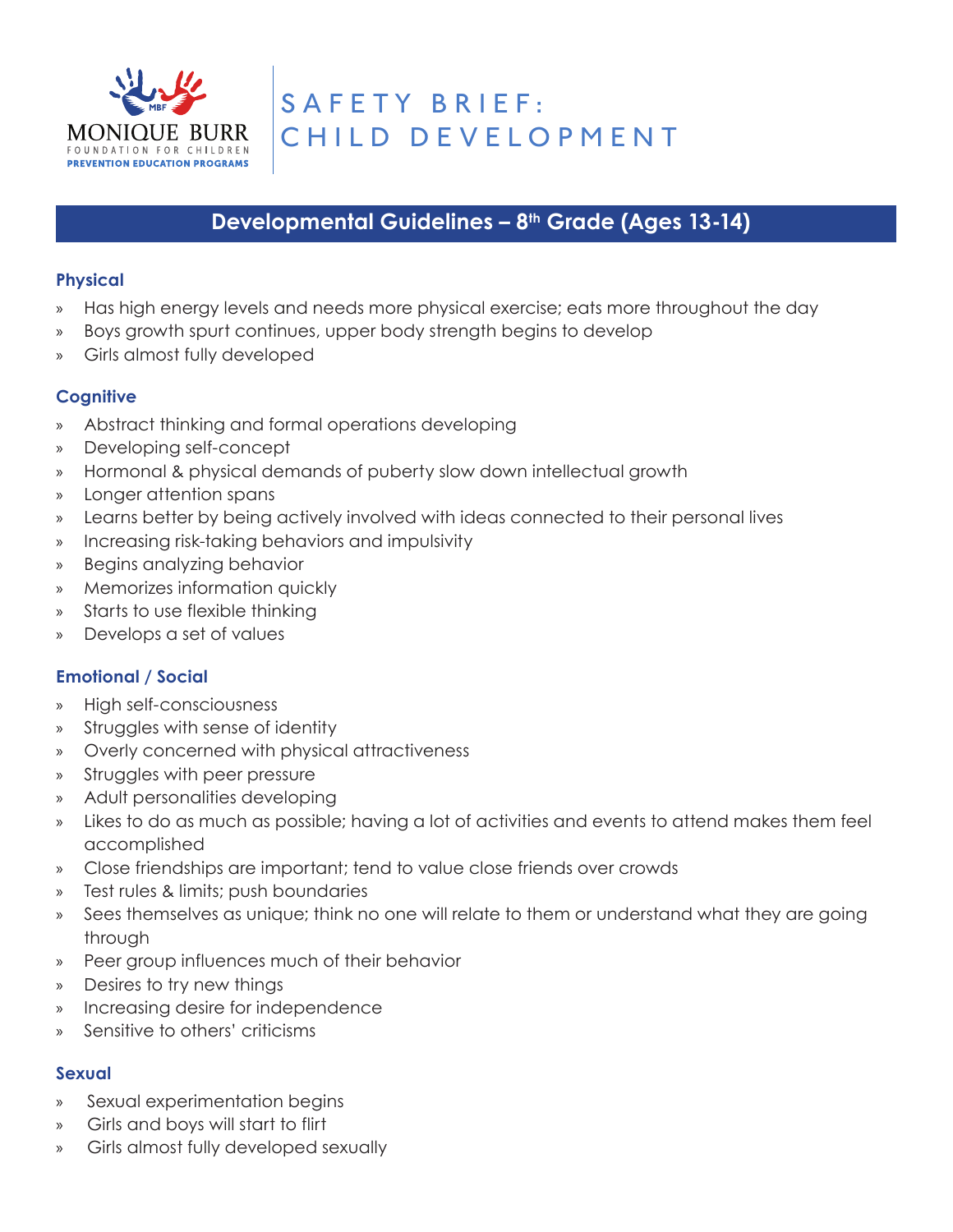

# **Developmental Guidelines – 9th Grade (Ages 14-15)**

#### **Physical**

- » Biggest year of physical change for boys
- » Boys and girls level out in height
- » Develops a need for exercise and healthy habits
- » Most girls are full height
- » Girls tend to be overly concerned with weight

## **Cognitive**

- » Increasing ability to set and achieve goals
- » Increasing self-discipline
- » Easily bored
- » Recognizes own strengths and weaknesses
- » Increasing ability to understand complex ideas such as justice, equality and religion
- » Increasing vocabulary
- » Heightening sensitivity to physical appearance and its social value
- » Increasing ability to reason; using logic to solve problems

# **Emotional / Social**

- » Less egocentric
- » More even-tempered; but mood swings still common
- » Development of morality system
- » Has a desire for more control over aspects of their life
- » Idealistic viewpoint
- » Begins to discover their identity
- » Exhibits impulsive behavior with their peers
- » More time spent with peers and less with their parents and siblings
- » Friendships are extremely important
- » Increasing need for independence
- » Tends to be more argumentative

- » Sexual desire is awakened
- » Temptation to be sexually active is common
- » Increasing desire to be in a romantic relationship
- » Romantic relationships become a priority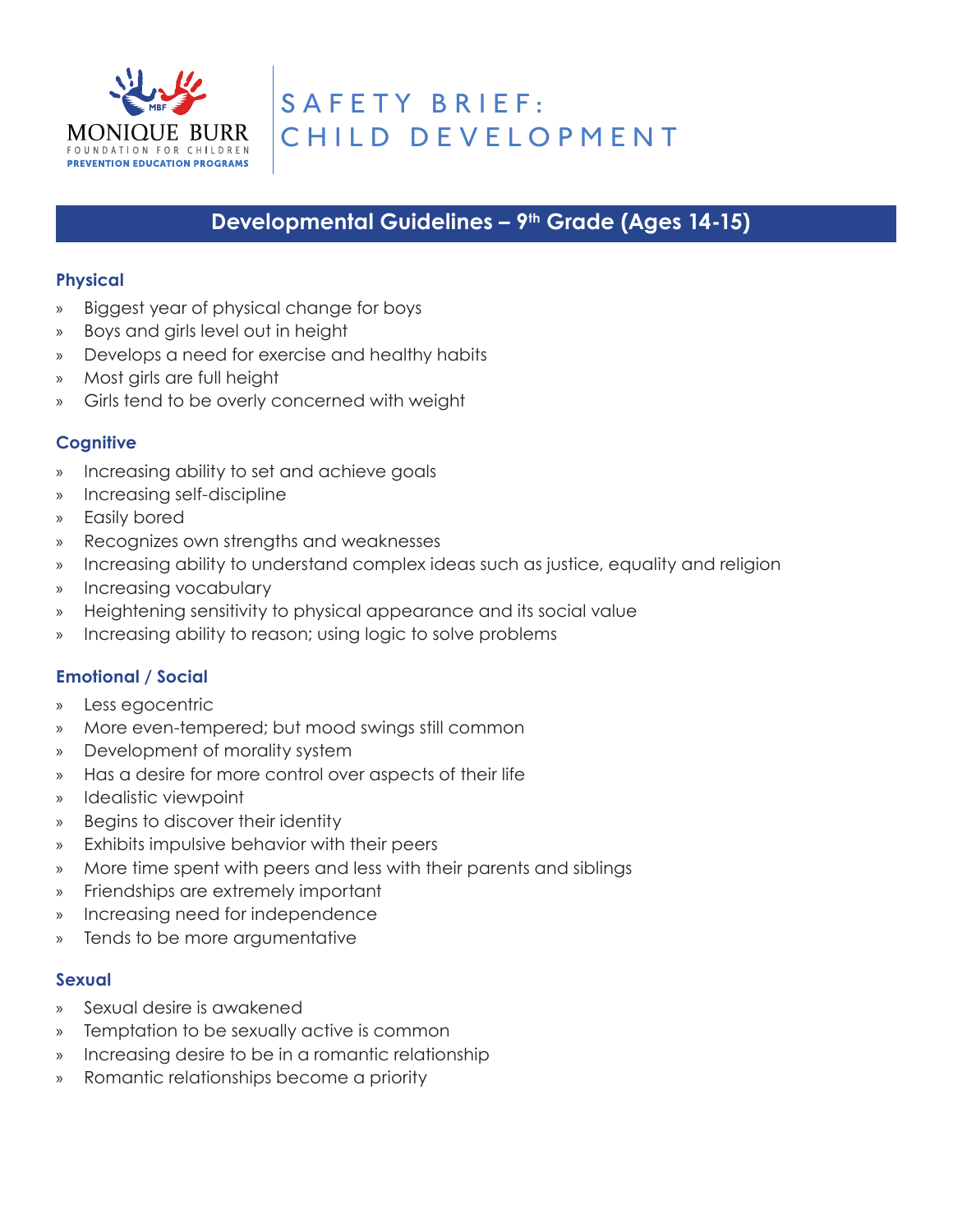

# Developmental Guidelines - 10<sup>th</sup> Grade (Ages 15-16)

### **Physical**

- » Boys gain muscle rapidly
- Girls become more concerned with weight
- » Girls slowdown in physical development; boys rapidly speed up
- » Teens at this age will require more sleep and will eat more

## **Cognitive**

- » Has sophisticated communication skills
- » Exhibits more defined work habits
- » Masters abstract thinking
- » Increasing ability to think of the world as a whole
- » Writing skills improving
- » Increasing ability to reason
- » Confidence increasing; developing higher self-esteem
- » Morality is almost fully developed

#### **Emotional / Social**

- » Increasing desire for privacy
- » Increasing resistance to peer pressure
- » More likely to confide in peers than in parents or siblings
- » Less conflict with parents
- » Periods of sadness are common
- » Increasing independence; especially if they acquire a driver's license
- » Friendships and romantic relationships becoming extremely important and likely consume most of their free time
- » Mood swings become less common
- » Idealistic viewpoint
- » Increasing stress about the future

- » Increasing desire for sexual activity
- » Has a deeper capacity for intimate relationships
- » Many teens will become sexually active at this age
- » Romantic relationships are important
- » Increasing understanding of their sexuality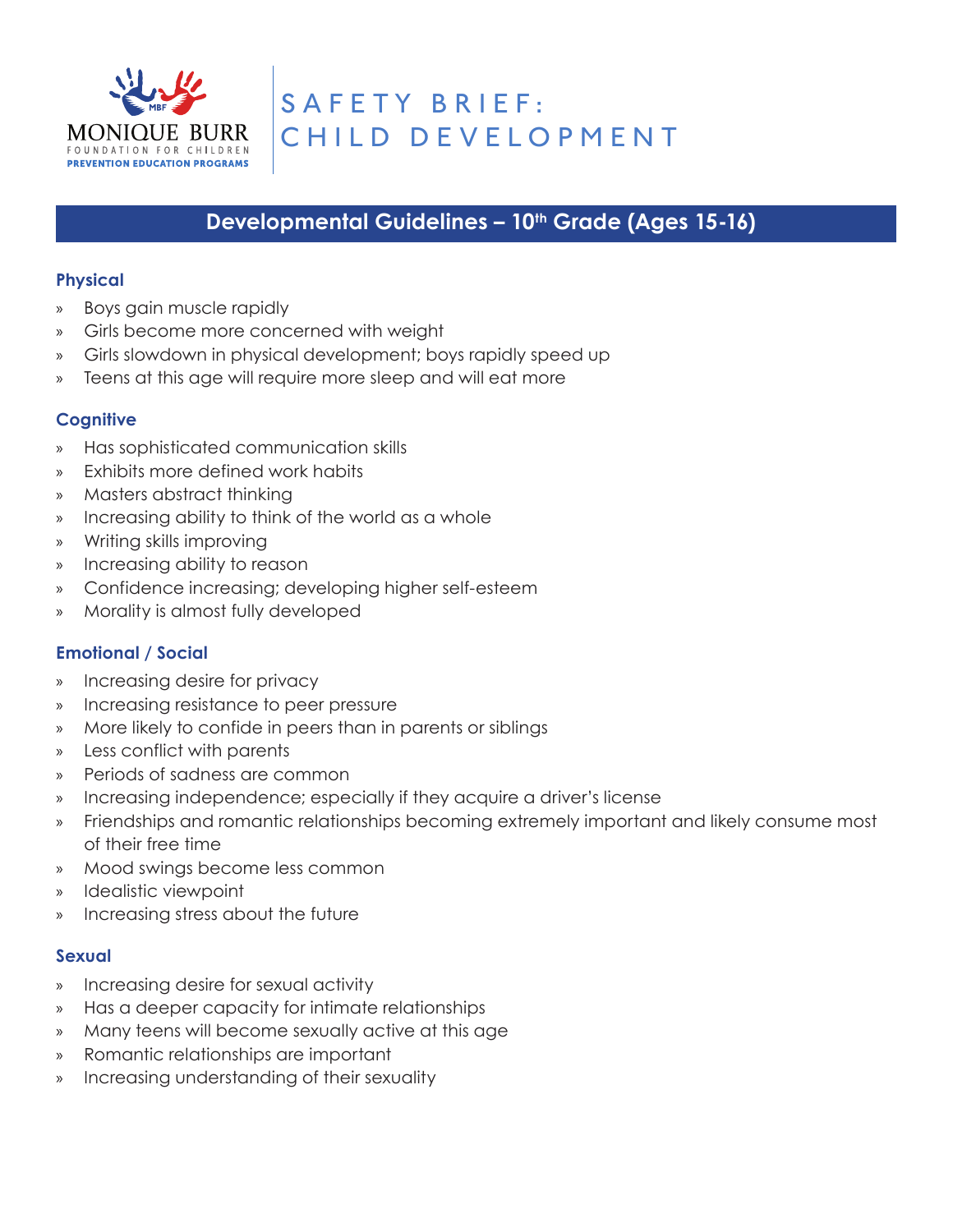

# Developmental Guidelines - 11<sup>th</sup> Grade (Ages 16-17)

## **Physical**

- » Most males and females are fully developed
- Body image issues in both males and females are common
- » Teens at this age require more sleep and will eat more

# **Cognitive**

- » Developing fluid intelligence
- » Mastering abstract thinking; able to think about "what could be"
- » Takes fewer risks; less impulsive
- » Tends to be more goal-oriented
- » Increasing ability to make and keep commitments
- » Increasing ability to manage adult leadership roles
- » Developing better organizational skills

# **Emotional / Social**

- » Periods of sadness common
- » Experiences uneasiness about entering adulthood
- » Calmer demeanor
- » Values dependability; promises and commitments tend to be very important
- » Increasing sense of control
- » Forms strong relationships and friendships
- » Searching for intimacy
- » Increasing ability to cope with new problems and different situations
- » Less conflict with parents
- » Exhibits more independence and responsibility

- » Increasing desire to engage in sexual activity
- » Complex understanding of their sexuality
- » Has a deeper capacity for intimate relationships
- » Many teens will become sexually active at this age
- » Romantic relationships are important